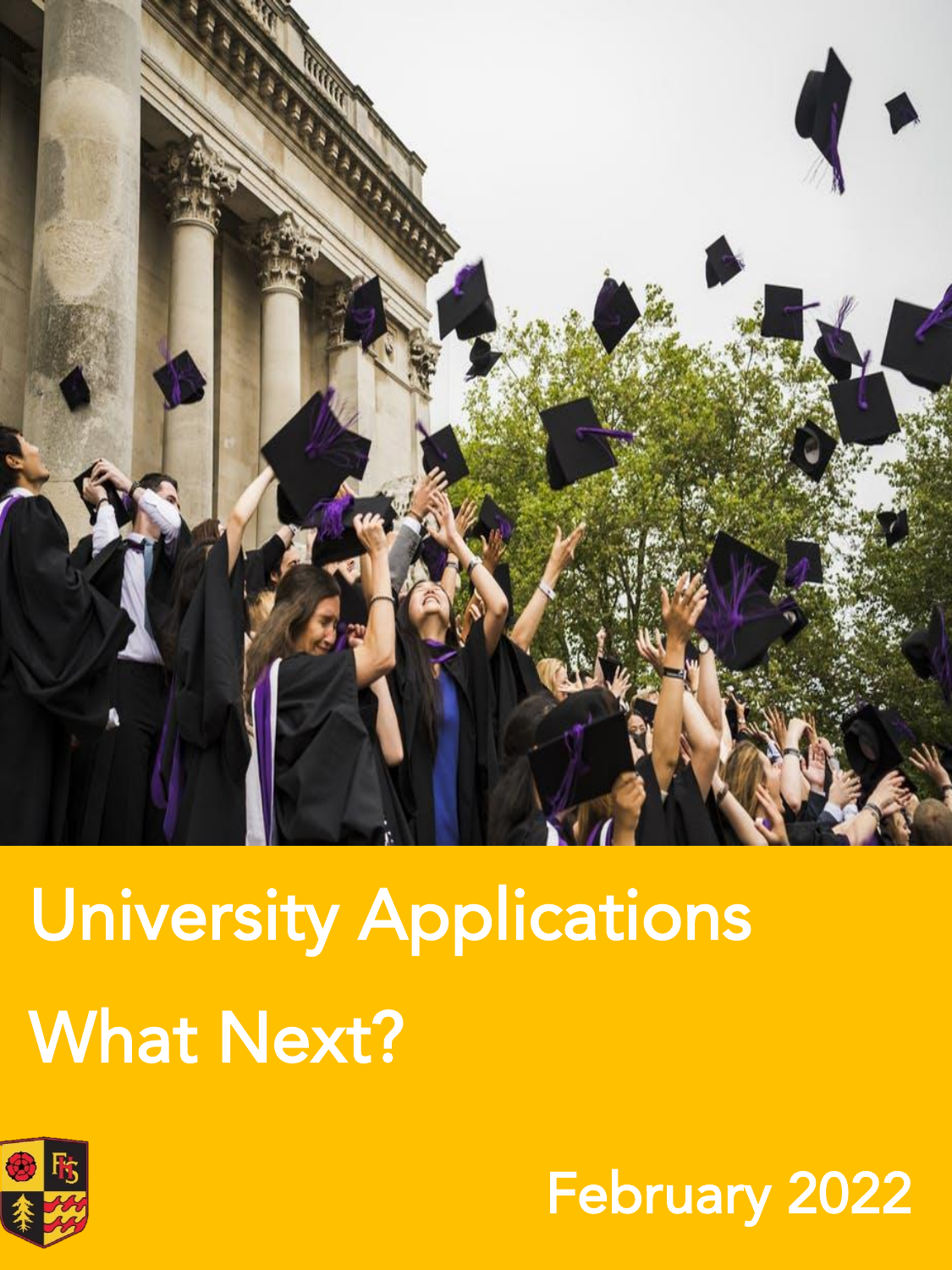#### **The Next Few Months**

We hope the next couple of pages help to explain the next steps of the UCAS / university application process over the coming weeks and months. If you have any further, or more specific,  $\frac{1}{2}$  and the community of the community  $\frac{1}{2}$  and  $\frac{1}{2}$  and  $\frac{1}{2}$  and  $\frac{1}{2}$  and  $\frac{1}{2}$  any momber of the Sixth Form Team  $q_{\rm eff}$  then please speak to any member of the Sixth Form Team.

# Offers explained:<br>Now that the universities have received your course choices, they will either make you an offer to

attend or they will reject your application. You can use UCAS Track to trace the five courses that you applied to. You would have been given a link to this on the receipt email from UCAS - when they received your full application. Any updates to your UCAS status will be explained in detail  $\frac{1}{2}$  received your function. Any updates to your UCAS status will be explained in details with  $\frac{1}{2}$ on Track, and you should monitor this daily.

This <u>[video](https://www.youtube.com/watch?v=DArB-wJSoZY)</u> is a quick and helpful guide to UCAS track.

There are different types of offers you can receive.

The most common is:

Conditional offer - your offer will be subject to specific conditions. These will be specific grades that the university requires or a specific total point score. You will see the information on UCAS that the university requires or a specific tour point score. You will see the information on UCAS is track when your offer comes back.

Very rarely people may get an:<br>**Unconditional offer** - often you can attend this university, regardless of your grades, but only if you choose them as your first choice. Please do read the small print with these offers. You might be able to put your unconditional as your insurance offer meaning you will be guaranteed the place if you don't meet your conditional first choice offer. However, most unconditional lose this status if they are not your firm offer.  $s_{\rm eff}$  if they are not your firm of  $\frac{1}{\sqrt{2}}$ 

## Student Finance:

It is up to you and your family to apply to student finance. The main window for applications is February to May, so you should be able to start the process immediately. Please do not worry if you are asked to provide the name of the university you plan to attend. If you have not as yet made your choices, this will not affect your application. You can use any university name here, but if you do know which one is likely to be your firm choice, then use it!

Please consider the link below, as this proves as an interesting read**.**  <u><https://www.ucas.com/sfe>e</u>

The main website for student financial advice, details and application information is via this link: <https://studentfinance.campaign.gov.uk/>